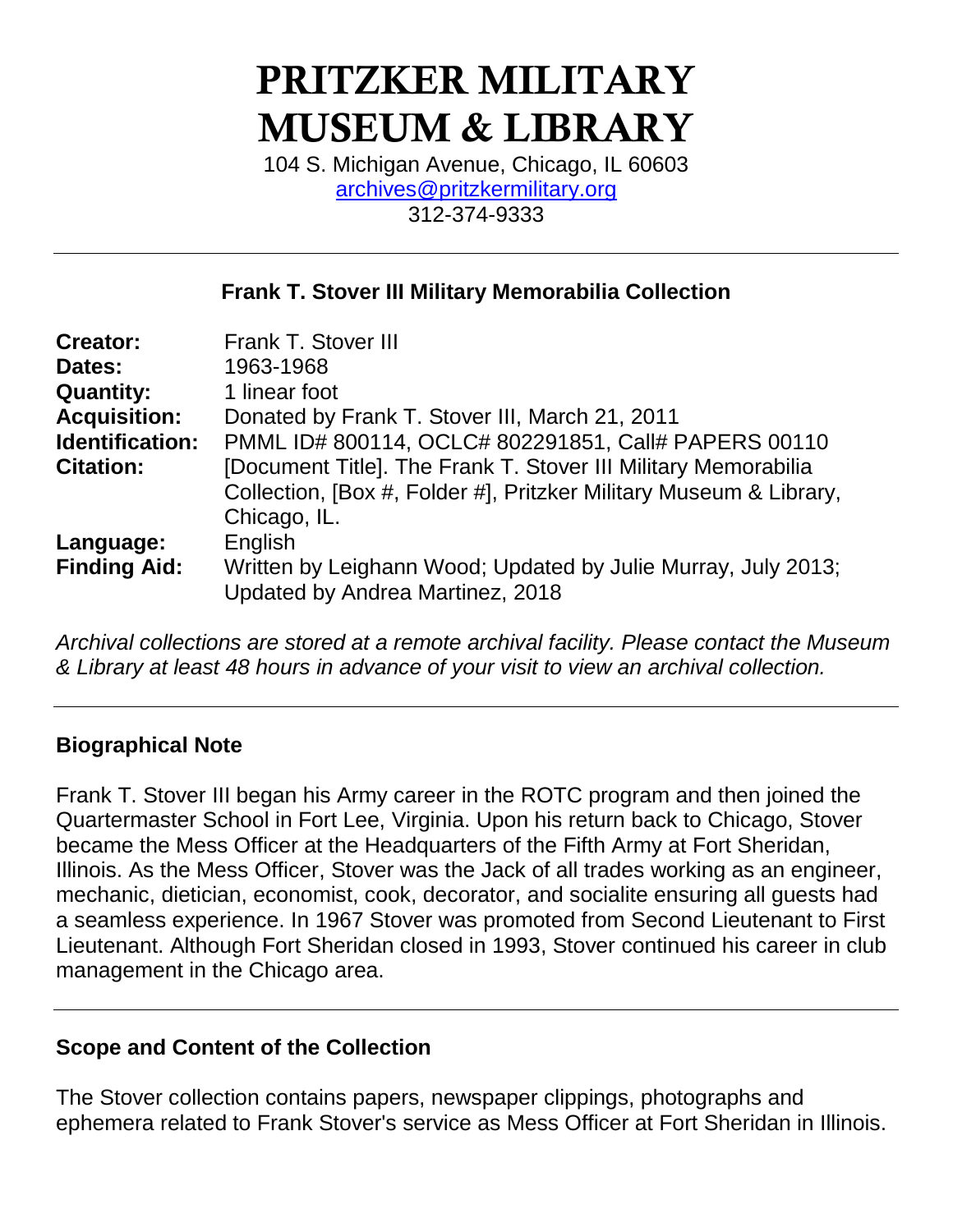#### **Arrangement**

The library received this collection as a scrapbook, photo album and loose pages. PMML staff has kept the original order of the scrapbook and photo album and arranged the rest according to best practices.

#### **Rights**

Copyrights held by Frank T. Stover III were transferred to the Pritzker Military Museum & Library. All other rights are held by the author or publisher. Users assume responsibility for following copyright laws as established by US Code Title 17.

#### **Separations**

| <b>Call Number</b> | <b>Description</b>                                                                 | <b>Location</b> | <b>Date</b> |
|--------------------|------------------------------------------------------------------------------------|-----------------|-------------|
|                    | <b>Series Two: Uniforms</b>                                                        |                 |             |
| 800114109          | Army dress green, Officer Class A jacket<br>with 5th Army insignia patch           |                 |             |
| 800114110          | Army dress green, Officer Class A trousers                                         |                 |             |
| 800114111          | Army dress blue, Officer jacket                                                    |                 |             |
| 800114112          | Army dress blue, Officer trousers                                                  |                 |             |
| 800114113          | Army dress blue, Officer hat                                                       |                 |             |
| 800114114          | Army dress green, Officer Class A jacket<br>with 5th Army patch and other insignia |                 |             |
| 800114115          | Nametag "Stover"                                                                   |                 |             |
| 800114116          | U.S. Army Officer collar badge (2)                                                 |                 |             |
| 800114117          | Quartermaster Corps collar insignia (2)                                            |                 |             |
| 800114118          | 1st Lieutenant bar (2)                                                             |                 |             |
| 800114119          | Army dress green, Officer trousers                                                 |                 |             |
| 800114120          | Army dress green visor hat with gold Officer<br>eagle badge                        |                 |             |
| 800114121          | One pair black combat boots                                                        |                 |             |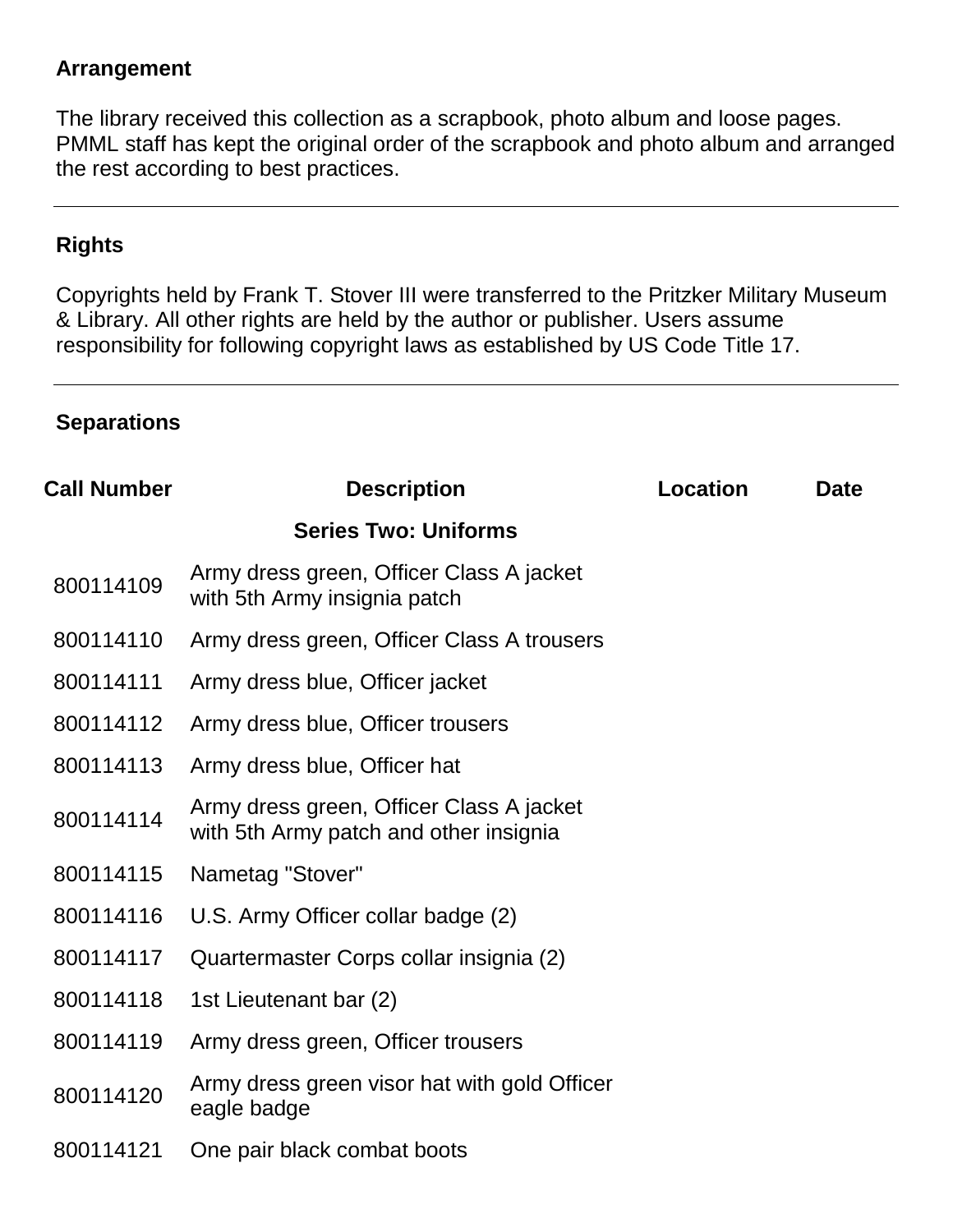#### **Photographs of Frank Stover and Fort Sheridan**

| 800114082 | Holiday photo, food                                                              | Photographs<br>Collection | Dec-66    |
|-----------|----------------------------------------------------------------------------------|---------------------------|-----------|
| 800114083 | Holiday photo, table with cubs and candles                                       | Photographs<br>Collection | Dec-66    |
| 800114084 | Holiday photo, table with candles and tree                                       | Photographs<br>Collection | Dec-66    |
| 800114085 | Holiday photo, table with candles, x-mas<br>tree in background                   | Photographs<br>Collection | Dec-66    |
| 800114086 | Holiday photo, x-mas tree, piano and table                                       | Photographs<br>Collection | Dec-66    |
| 800114087 | Holiday photo, table with tree                                                   | Photographs<br>Collection | Dec-66    |
| 800114088 | Photo of Operating procedures discussion<br>with staff                           | Photographs<br>Collection | 5/18/1966 |
| 800114089 | Photo of Frank Stover and Percy MacMurray<br>in decorated hall                   | Photographs<br>Collection | n.d.      |
| 800114090 | Photo of Fort Sheridan Staff members at<br>Open Mess entrance                    | Photographs<br>Collection | 5/18/1966 |
| 800114091 | Photo of Frank Stover's promotion (two<br>copies)                                | Photographs<br>Collection | 11/1/1966 |
| 800114092 | <b>Photo of Rathskeller Dining Lounge</b>                                        | Photographs<br>Collection | 5/18/1966 |
| 800114093 | Photo of Rathskeller Kitchen cook Eldon<br>Carlson                               | Photographs<br>Collection | 5/18/1966 |
| 800114094 | Photo of front entrance to Officers' Open<br><b>Mess</b>                         | Photographs<br>Collection | 5/18/1966 |
| 800114095 | <b>Photo of Officers' Wives Club Luncheon</b><br>program "Cooking with Liqueurs" | Photographs<br>Collection | 1/4/1967  |
| 800114096 | Photo of Officers' Wives Clubs monthly<br>meeting                                | Photographs<br>Collection | 5/18/1966 |
| 800114097 | Photo of Rathskeller bar (two copies)                                            | Photographs               | 5/18/1966 |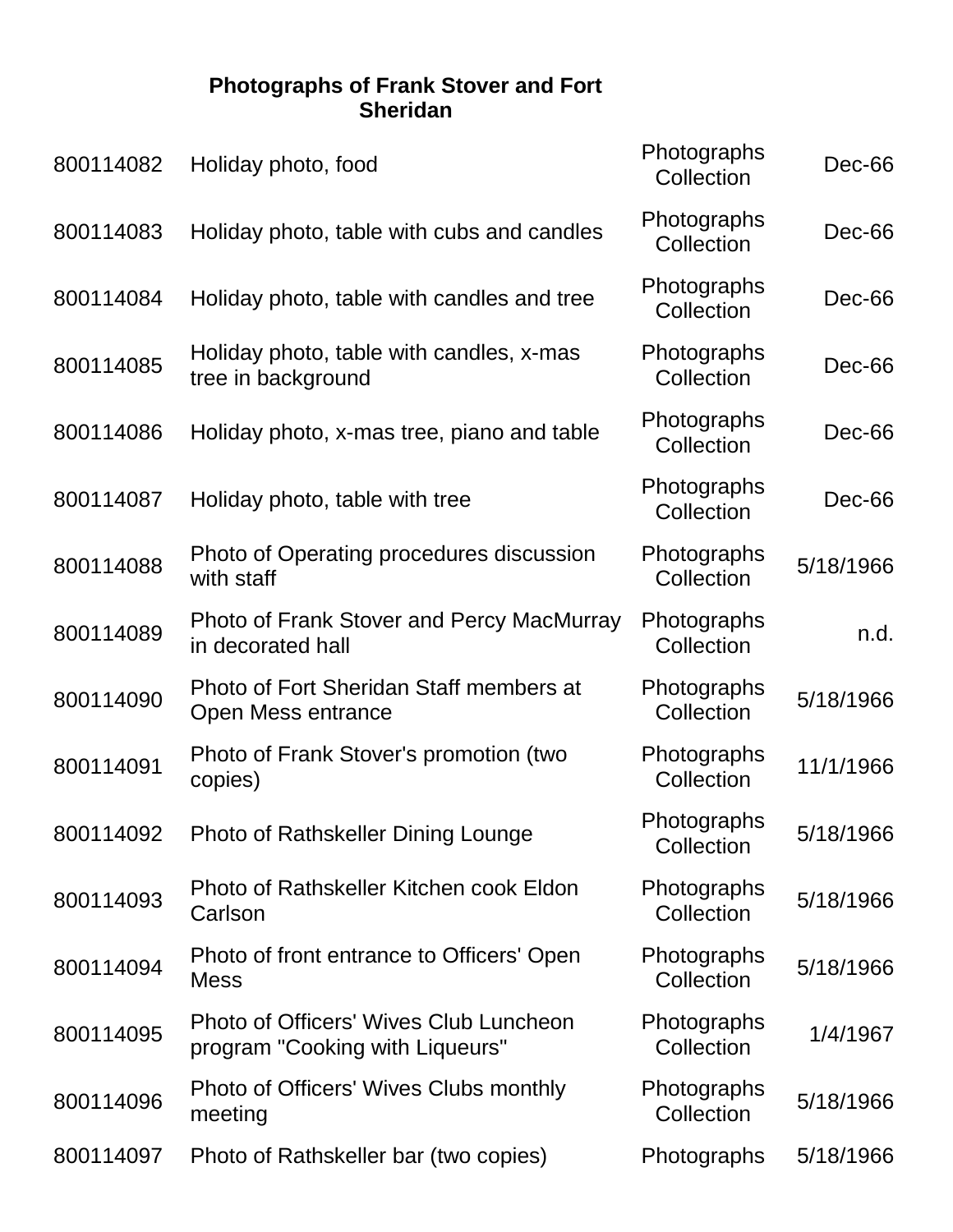| 800114098 | Photo of side view of Rathskeller bar     | Photographs<br>Collection | 5/18/1966  |
|-----------|-------------------------------------------|---------------------------|------------|
| 800114099 | Photo of decorated hall                   | Photographs<br>Collection | n.d.       |
| 800114100 | Photo of hall decorated for Hawaiian Luau | Photographs<br>Collection | 6/12/1965  |
| 800114101 | Photo of Lt. Gen. Charles Dodge           | Photographs<br>Collection | 3/12/1963  |
| 800114102 | Photo of Brig. Gen. George Jones          | Photographs<br>Collection | 6/16/1964  |
| 800114103 | Photo of Maj. Gen. Joseph Bastion, Jr.    | Photographs<br>Collection | 2/5/1965   |
| 800114104 | Photo of Col. Bejamin Chapla              | Photographs<br>Collection | 10/19/1964 |
| 800114105 | Photo of Lt. Gen. John Michaelis          | Photographs<br>Collection | 8/2/1966   |
| 800114106 | Photo of Maj. Gen. John Henry Chiles      | Photographs<br>Collection | 7/28/1966  |
| 800114107 | Photo of Maj. Gen. Benjamin Turnage, Jr.  | Photographs<br>Collection | 4/7/1966   |
| 800114108 | Photo of Col. Victor Conley               | Photographs<br>Collection | 9/16/1966  |
|           |                                           |                           |            |

**Collection** 

## **Key Subjects**

#### **Names**

Frank T. Stover III

## **Subjects**

Fort Sheridan (Ill.) United States. -- Army. -- Army, 5th. United States. -- Army. -- Quartermaster Corps.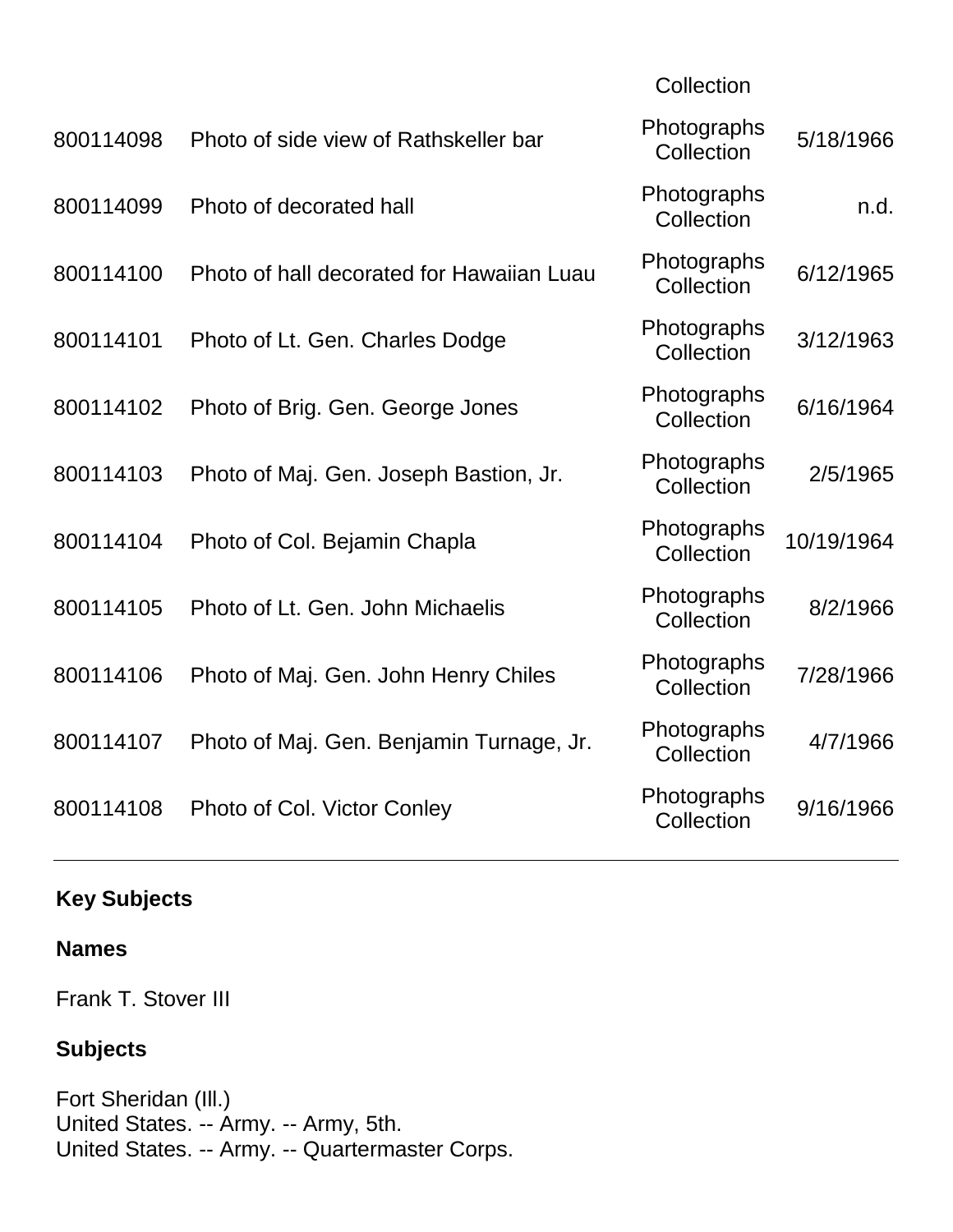## **Container List**

|   | <b>Box Folder</b> | Item ID#  | <b>Title</b>                                                       | <b>Dates</b> |
|---|-------------------|-----------|--------------------------------------------------------------------|--------------|
|   |                   |           | Series One: Fort Sheridan Officers' Open<br><b>Mess</b>            |              |
| 1 | 1                 |           | <b>Ephemera from scrapbook</b>                                     |              |
|   |                   |           | 800114001 Fort Sheridan Officers' Open Mess drink menu             | n.d.         |
|   |                   | 800114002 | Fort Sheridan Officers' Open Mess wine menu<br>with cover          | n.d.         |
|   |                   |           | 800114003 wine menu without cover                                  |              |
|   |                   |           | 800114004 drink menu without cover                                 |              |
|   |                   |           | 800114005 Open Mess menu                                           | n.d.         |
|   |                   |           | 800114006 Open Mess weekday specials                               | n.d.         |
|   |                   | 800114007 | Fort Sheridan Officers' Open Mess weekday<br>specials menu         | n.d.         |
|   |                   | 800114008 | Fort Sheridan Officers' Mess Calendar of<br>Events, August 1966    | 1966         |
|   |                   | 800114009 | Fort Sheridan Officers' Mess Calendar of<br>Events, September 1966 | 1966         |
|   |                   | 800114010 | Fort Sheridan Officers' Mess Calendar of<br>Events, October 1966   | 1966         |
|   |                   | 800114011 | Fort Sheridan Officers' Mess Calendar of<br>Events, November 1966  | 1966         |
|   |                   | 800114012 | Fort Sheridan Officers' Mess Calendar of<br>Events, December 1966  | 1966         |
|   |                   | 800114013 | Fort Sheridan Officers' Mess Calendar of<br>Events, February 1967  | 1967         |
|   |                   | 800114014 | Fort Sheridan Officers' Mess Calendar of<br>Events, March 1967     | 1967         |
|   |                   | 800114015 | Fort Sheridan Officers' Mess Calendar of<br>Events, April 1967     | 1967         |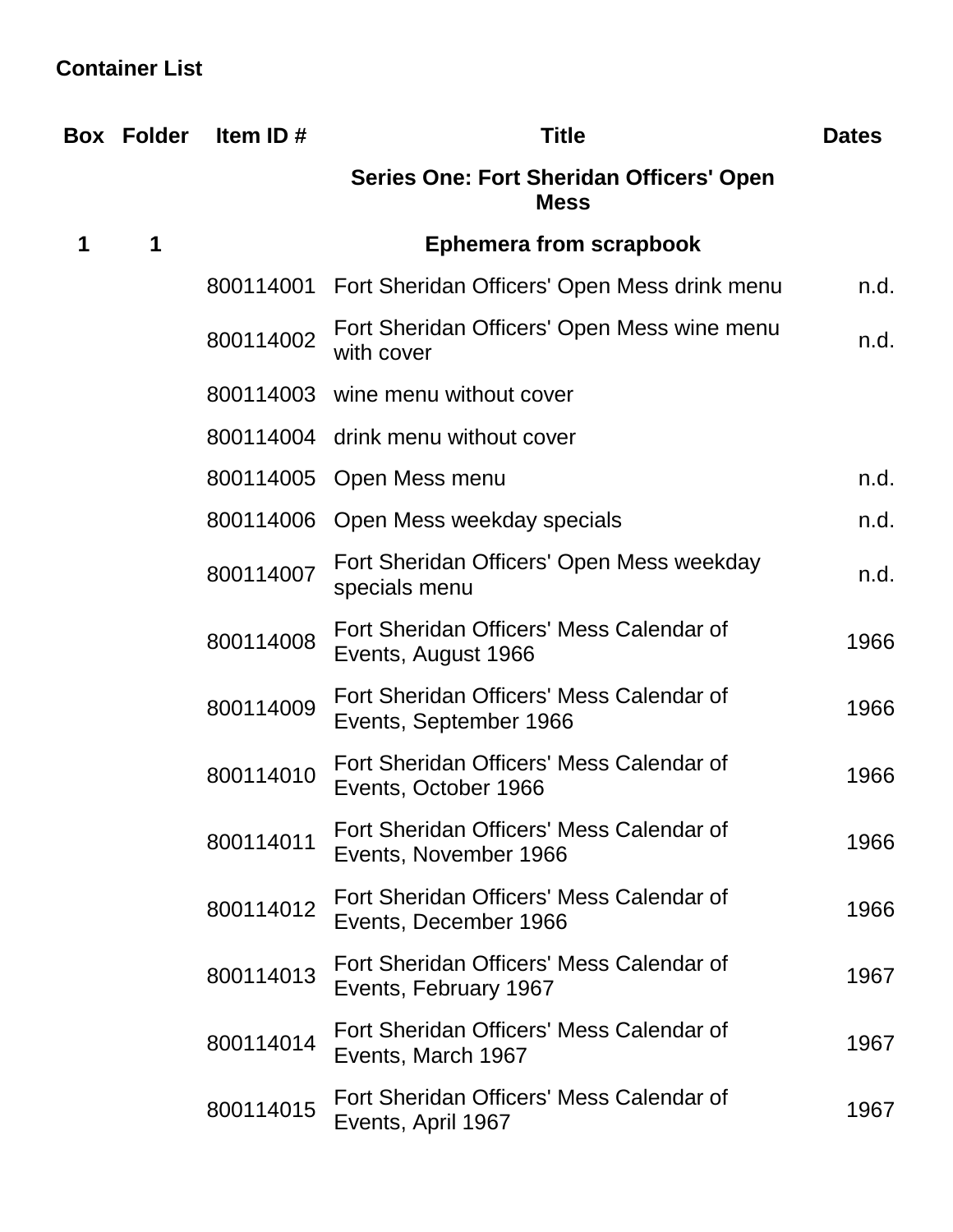|   | 800114016 | Fort Sheridan Officers' Mess Calendar of<br>Events, May 1967                        | 1967 |
|---|-----------|-------------------------------------------------------------------------------------|------|
|   | 800114017 | Fort Sheridan Officers' Mess Calendar of<br>Events, July-September 1967             | 1967 |
|   | 800114018 | The Erie Club Calendar of Events, February<br>1968                                  | 1968 |
|   | 800114019 | <b>Monthly Activity Program-Fort Sheridan</b><br>Officers' Open Mess, January 1966  | 1966 |
|   | 800114020 | <b>Monthly Activity Program-Fort Sheridan</b><br>Officers' Open Mess, February 1966 | 1966 |
|   | 800114021 | <b>Monthly Activity Program-Fort Sheridan</b><br>Officers' Open Mess, March 1966    | 1966 |
|   | 800114022 | Monthly Activity Program, April 1966                                                | 1966 |
|   | 800114023 | Monthly Activity Program-May 1966                                                   | 1966 |
|   | 800114024 | Monthly Activity Program-June 1966                                                  | 1966 |
|   | 800114025 | Fort Sheridan Officers' Open Mess Monthly<br>Activity Program, July 1966            | 1966 |
|   | 800114026 | "Pickel Barrel" placemat/menu (two copies)                                          | n.d. |
|   | 800114027 | Daily Bar Inventory (two copies)                                                    | n.d. |
|   | 800114028 | <b>Officers' Open Mess-Reservations</b>                                             | n.d. |
| 2 | 800114029 | <b>Scrapbook</b>                                                                    |      |
|   | page 1    | Fort Sheridan Officers' Mess Calendar of<br>Events August 1966                      | 1966 |
|   |           | Fort Sheridan Officers' Mess Calendar of<br>Events September, 1966                  | 1966 |
|   | page 2    | Fort Sheridan Officers' Mess Calendar of<br>Events, October 1966                    | 1966 |
|   |           | Fort Sheridan Officers' Mess Calendar of<br>Events, November 1966                   | 1966 |
|   |           | Fort Sheridan Officer's Mess Calendar of<br>Events, December 1966                   | 1966 |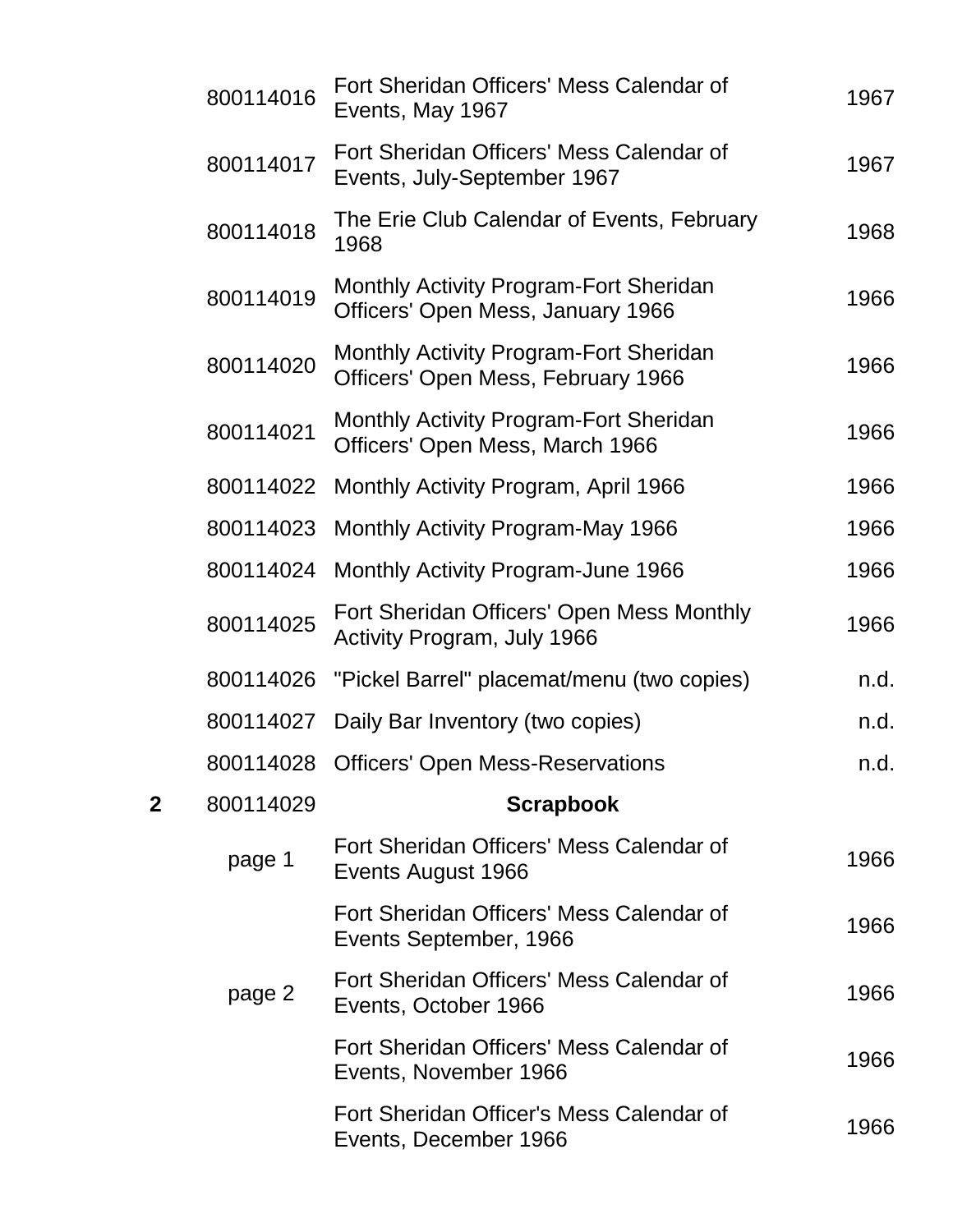| page 3  | Fort Sheridan Officers' Mess Calendar of<br>Events, January 1967                                    | 1967     |
|---------|-----------------------------------------------------------------------------------------------------|----------|
|         | Fort Sheridan Officers' Mess Calendar of<br>Events February, 1967                                   | 1967     |
|         | Fort Sheridan Officers' Mess Calendar of<br>Events March, 1967                                      | 1967     |
| page 4  | Fort Sheridan Officers' Mess Calendar of<br>Events, April 1967                                      | 1967     |
|         | Fort Sheridan Officers' Mess Calendar of<br>Events, May 1967                                        | 1967     |
|         | Fort Sheridan Officers' Mess Calendar of<br>Events, July-September 1967                             | 1967     |
| page 5  | Fort Sheridan Officers' Mess Calendar of<br>Events, October 1967                                    | 1967     |
|         | newspaper clipping "Officers' Club Plans Big<br><b>Beach Barbecue"</b>                              | n.d.     |
| page 6  | Officers' Open Mess placemat                                                                        | n.d.     |
| page 7  | Ratskeller, Officers' Open Mess, Fort Sheridan,<br>IL placemat                                      | n.d.     |
| page 8  | "Das Forten Sheridan Deutsche Fest Nighten"<br>flyer                                                | 11/12/66 |
| page 9  | "Gala New Year's Eve Party" flyer                                                                   | n.d.     |
| page 10 | "Christmas Buffet" flyer                                                                            | 12/25/66 |
| page 11 | Annual Fifth United States Army Chaplain<br><b>Training School Reception and Banquet</b><br>program | 09/27/66 |
| page 12 | newspaper clipping "Charity is Big Winner at<br><b>OWC Mardi Gras Festival"</b>                     | n.d.     |
|         | newspaper clipping "Mardi Gras (continued)"                                                         | n.d.     |
| page 13 | newspaper clipping "OWC Spring Luncheon<br><b>Brings Color; Officer Nominations"</b>                | n.d.     |
| page 14 | newspaper clipping "Golf House Interim Home                                                         | n.d.     |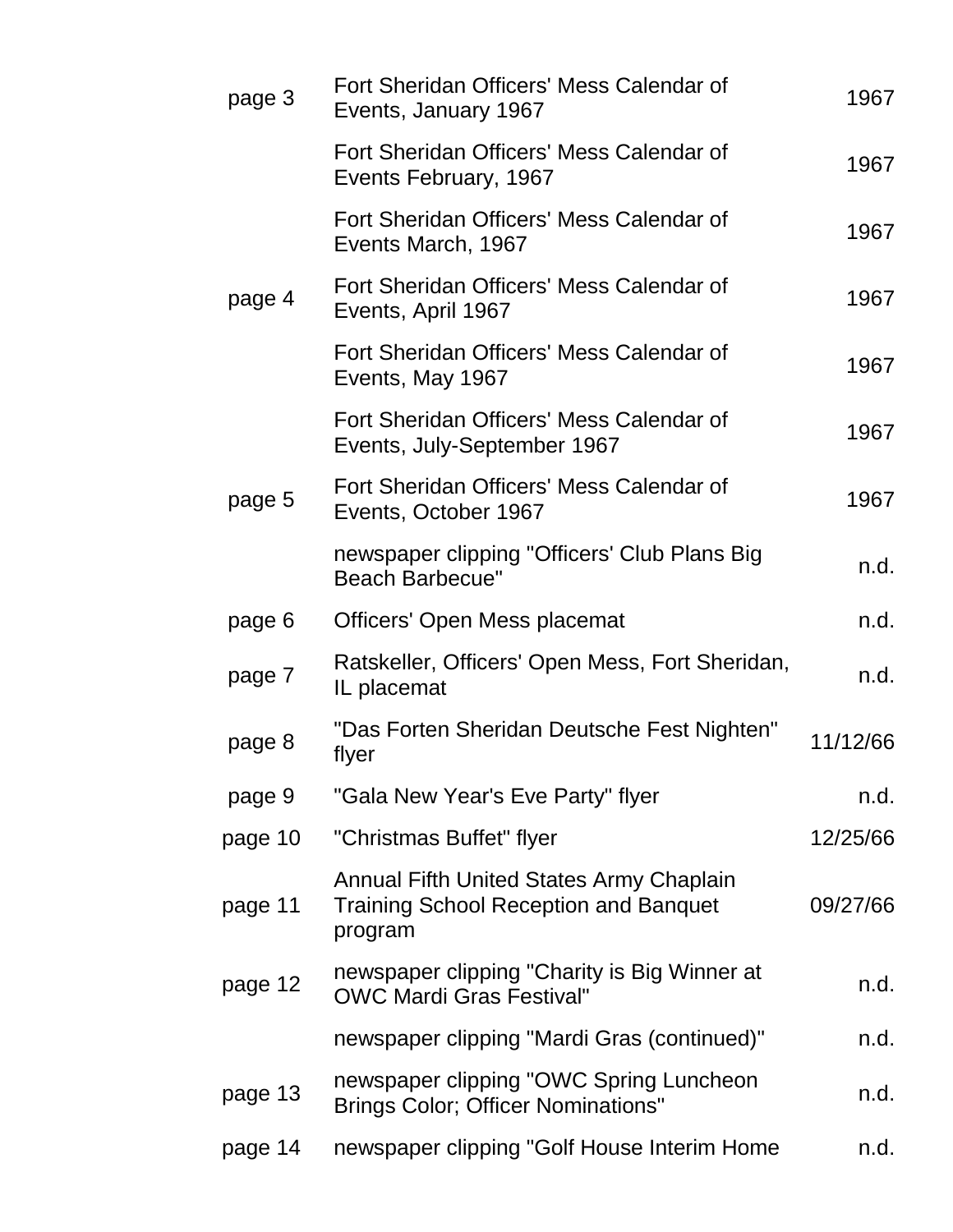for Officers Club"

|   | page 15   | newspaper clipping "Simple Elegance to be<br>Mark of Remodeled Officers Club"     | 05/26/67 |
|---|-----------|-----------------------------------------------------------------------------------|----------|
|   | page 16   | newspaper clipping "Officers' Club (continued)"                                   | n.d.     |
|   | page 17   | newspaper clipping "Grand Opening"                                                | n.d.     |
| 3 |           | <b>Financial Statements</b>                                                       |          |
|   | 800114030 | Disposition Form and financial statements                                         | 02/18/66 |
|   | 800114031 | Disposition Form and financial statements                                         | 03/15/66 |
|   | 800114032 | Disposition Form and financial statements                                         | 04/18/66 |
|   | 800114033 | Disposition Form and financial statements                                         | 05/20/66 |
|   | 800114034 | <b>Financial Statement</b>                                                        | 10/25/66 |
|   | 800114035 | Disposition Form and financial statements                                         | 06/20/66 |
|   | 800114036 | Disposition Form and financial statements                                         | 07/28/66 |
|   | 800114037 | Disposition Form and financial statements                                         | 08/23/66 |
|   | 800114038 | Disposition Form and financial statements                                         | 08/23/66 |
|   | 800114039 | Disposition Form, financial statements of<br>September 26, minutes from August 25 | 10/28/66 |
|   | 800114040 | <b>Financial Statements</b>                                                       | 11/25/66 |
|   | 800114041 | <b>Financial Statements</b>                                                       | 12/31/66 |
| 4 |           | <b>Fort Sheridan Tower</b>                                                        |          |
|   |           | 800114042 Fort Sheridan Tower                                                     | 03/25/66 |
|   |           | 800114043 Fort Sheridan Tower                                                     | 04/08/66 |
|   |           | 800114044 Fort Sheridan Tower                                                     | 04/22/66 |
| 5 |           | The Chicago North Shore Area Salutes                                              |          |
|   |           | 800114045 Fort Sheridan                                                           |          |
|   | 800114046 | Headquarters Fifth United States Army and<br><b>Fort Sheridan</b>                 | 1966     |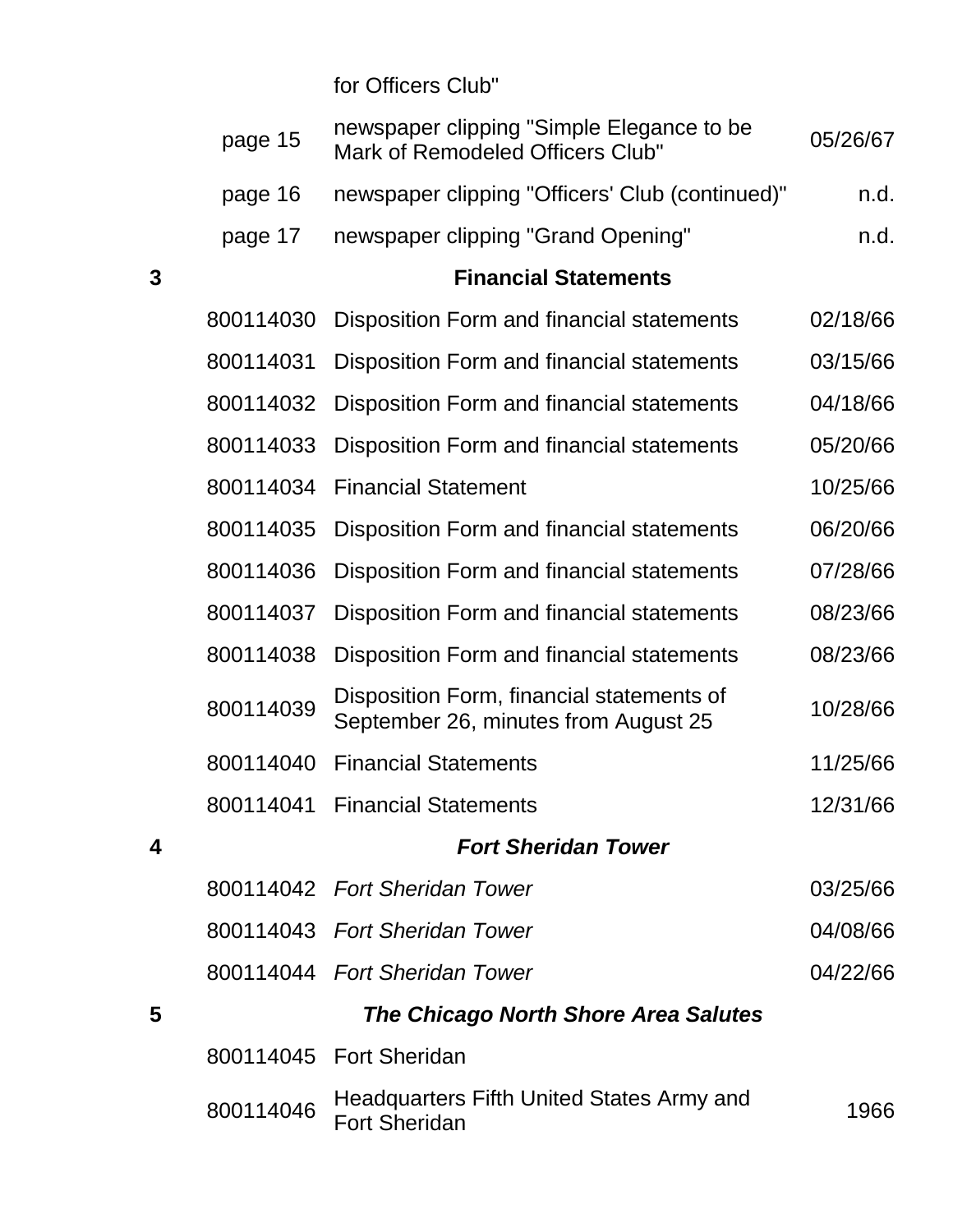| 6 |           | <b>Photo Album</b>                                                                                            | 1967     |
|---|-----------|---------------------------------------------------------------------------------------------------------------|----------|
|   | 800114047 | Farewell Dinner for Lt. General and Mrs.<br>Charles G. Dodge program (two copies)                             | 03/22/66 |
|   | 800114048 | Letter to Frank Stover from Col. Chapla<br>expressing appreciation for outstanding service<br>for party.      | 04/11/66 |
|   | 800114049 | Letter to Frank Stover from Brig. Gen. Jones<br>expressing appreciation for outstanding service<br>for party. | 04/01/66 |
|   | 800114050 | Letter to Frank Sover from Col. Chapla<br>expressing commendation from fellow officers.                       | 04/25/66 |
|   | 800114051 | Letter to Frank Stover from Maj. Gen. Turnage<br>expressing appreciation for nice reception.                  | 04/25/66 |
|   |           | 800114052 name tent for MG Bastion                                                                            | n.d.     |
|   | 800114053 | name tent for LTG Michaelis                                                                                   | n.d.     |
|   | 800114054 | Letter to Frank Stover from Col. Conley<br>expressing appreciation for fine reception.                        | 07/28/66 |
|   | 800114055 | Letter to Frank Stover from Lt. Gen. Michaelis<br>expressing appreciation for nice reception.                 | 07/28/66 |
|   | 800114056 | Letter to Frank Stover from Col. Conley<br>expressing appreciation for nice reception.                        | 01/04/67 |
|   | 800114057 | Letter to Col. Victor Conley from Lt. Gen.<br>Michaelis expressing thanks and gratitude.                      | 01/03/67 |
|   | 800114058 | "The Club Secretary: Everything to All Men"<br>Open Mess Secretary-Custodian job<br>description               | n.d.     |
|   | 800114059 | copy of holiday reception photos                                                                              | 12/01/66 |
|   | 800114060 | copy of Operating procedures staff discussion<br>photo                                                        | 05/18/66 |
|   | 800114061 | copy of Open Mess decorated photo (Frank<br>Stover and Percy MacMurray)                                       | n.d.     |
|   | 800114062 | copy of Officers Open Mess entryway photo                                                                     | 05/18/66 |